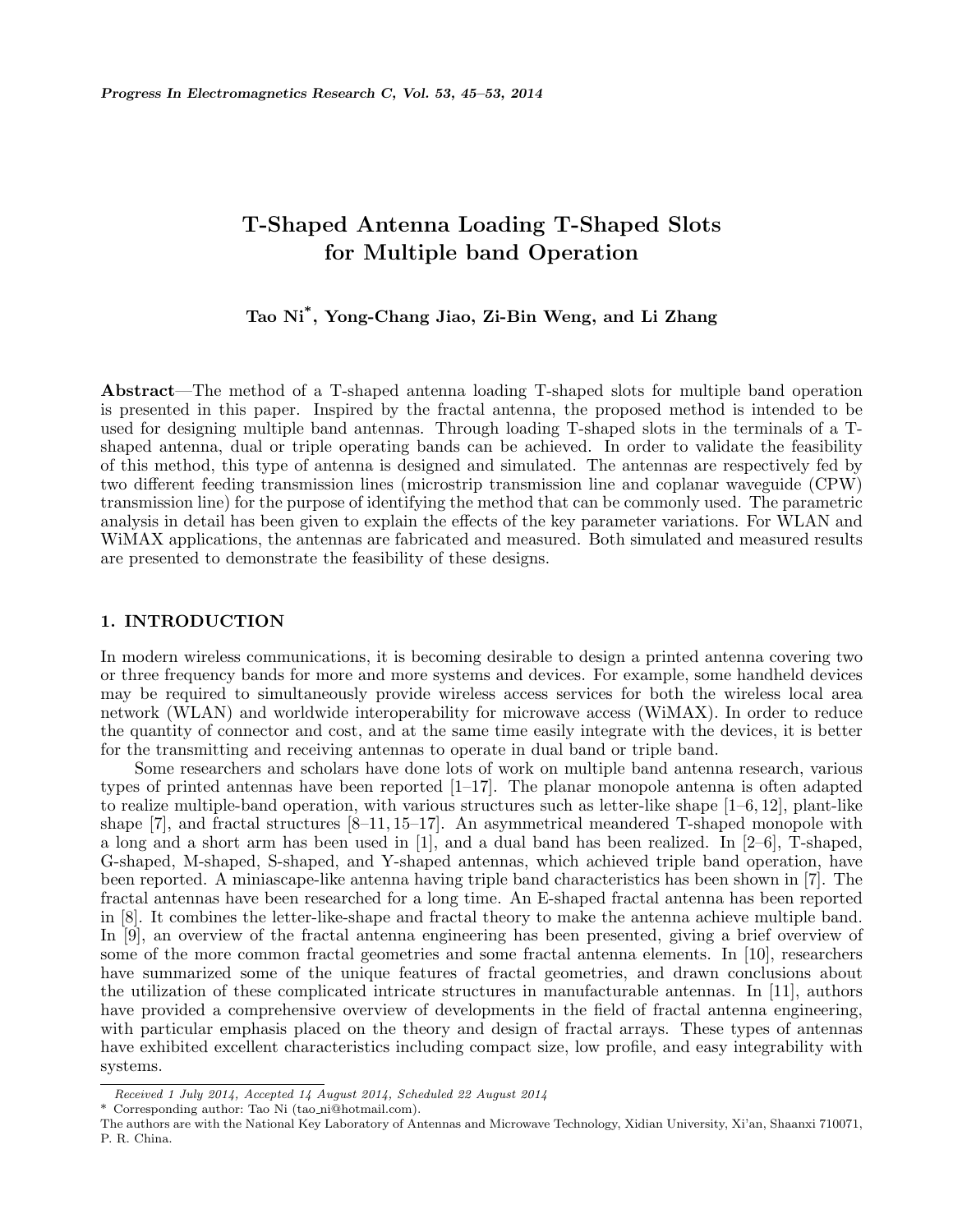Inspired by the theory and geometries of fractal antennas, we present a method in this paper where T-shaped slots are loaded in the terminals of a T-shaped antenna. This method can make the proposed structure realize multiple band operation in comparison with the original T-shaped antenna. In order to identify the versatility of this method, two different feeding transmission lines are respectively connected with the proposed structure. The effects of the key parameters are studied so as to adjust the size of the antenna to get the desired results. These antennas are designed for WLAN and WiMAX applications and detailed parametric study are given. Both simulated and measured results for these antennas are given to verify the feasibility of this method.

## 2. ANTENNA DESIGN

#### 2.1. Antenna Evolution Process

Figure 1 shows the various antennas involved in the multiple band design evolution process. The original T-shaped antenna is called Ant A, and it operates in a single frequency band. Adding double T-shaped slots into the terminals of Ant A, the dual band antenna called Ant B is achieved. Because of the two T-shaped slots, two resonant lengths exist at different frequencies and another resonant frequency occurs. Thus, the Ant B can operate in two frequency bands. Adding double T-shaped slots into the terminals of Ant B, the triple band antenna which is called Ant C is achieved. Using a similar theory, Ant C has three resonant lengths at different frequencies and it can hence operate in three frequency bands.

#### 2.2. Two Types of Feeding Methods

The antennas are respectively fed by a microstrip transmission line and a CPW transmission line, and the schematic diagram for triple band operation is shown in Figure 2.

#### 2.3. Simulated Results of the Antennas

The simulated results of the antennas are obtained using Ansoft High Frequency Structure Simulator (HFSS). The maximum delta energy in the software is set to 0.02. The simulation is run in a PC, with an Intel Xeon 1230 V2 3.30 GHz processor and 32 GB of RAM.

The simulated return losses  $(|20 * \log 10|S_{11}||)$  are shown in Figure 3. In Figure 3(a), the antennas are fed by a microstrip line. Ant A can achieve return loss > 10 dB in 5.83–6.28 GHz, Ant B can achieve return loss  $> 10 \text{ dB}$  in 3.03–3.41 GHz and 5.59–5.95 GHz, and Ant C can achieve return loss  $> 10 \text{ dB}$  in 2.41–2.52 GHz, 3.3–3.69 GHz, and 5.55–5.94 GHz. Results for antennas fed by a CPW transmission line are shown in Figure 3(b). Ant A can achieve return loss  $> 10 \text{ dB}$  in 5.81–6.43 GHz, Ant B can achieve return loss  $> 10$  dB in 2.98–3.41 GHz and 5.48–5.78 GHz, and Ant C can achieve return loss  $> 10$  dB





Figure 2. The schematic diagram for triple band antenna, (a) fed by microstrip line, (b) fed by CPW.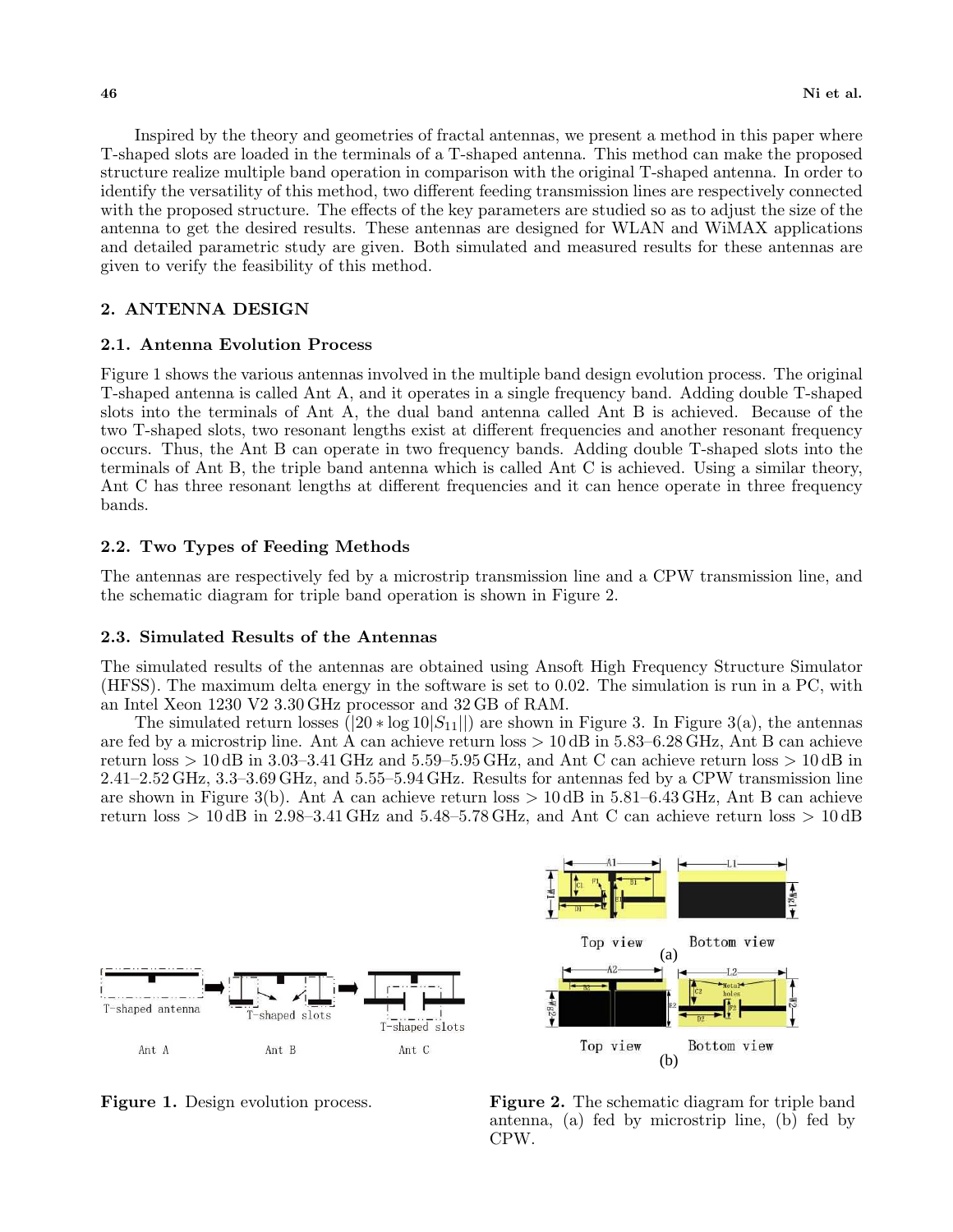

Figure 3. Simulated return losses of antennas A, B, C, (a) fed by microstrip line, (b) fed by CPW.



Figure 4. Surface current distributions for Ant B, (a) 3.2 GHz, (b) 5.8 GHz.



**Figure 5.** Surface current distributions for Ant C, (a)  $2.45 \text{ GHz}$ , (b)  $3.5 \text{ GHz}$ , (c)  $5.8 \text{ GHz}$ .

in 2.41–2.51 GHz, 3.24–3.6 GHz, and 5.43–5.86 GHz. These results show that no matter whether the antennas are fed by a microstrip line or a CPW transmission line, the varying disciplines of return loss are the same. Also, Ant Bs achieved two band characteristics, while Ant Cs achieved triple band characteristics.

#### 2.4. Surface Current Distributions

In order to further investigate the multiple operation mechanism of the proposed antennas, the surface current distributions for Ant B and Ant C fed by a microstrip line are respectively shown in Figure 4 and Figure 5. According to Figure 4, at the resonant frequency 3.2 GHz, significant surface current density is observed by C1, and at resonant frequency 5.8 GHz, significant surface current density is observed by C1 and A1. According to Figure 5, we can draw the conclusion that the significant surface current densities for Ant C at resonant frequencies 3.5 GHz and 5.8 GHz are similar to those of Ant B. Significant surface current densities at 2.45 GHz are observed by D1 after adding double T-shaped slots in the terminals of Ant B. According to the surface current distributions for Ant B and Ant C, we can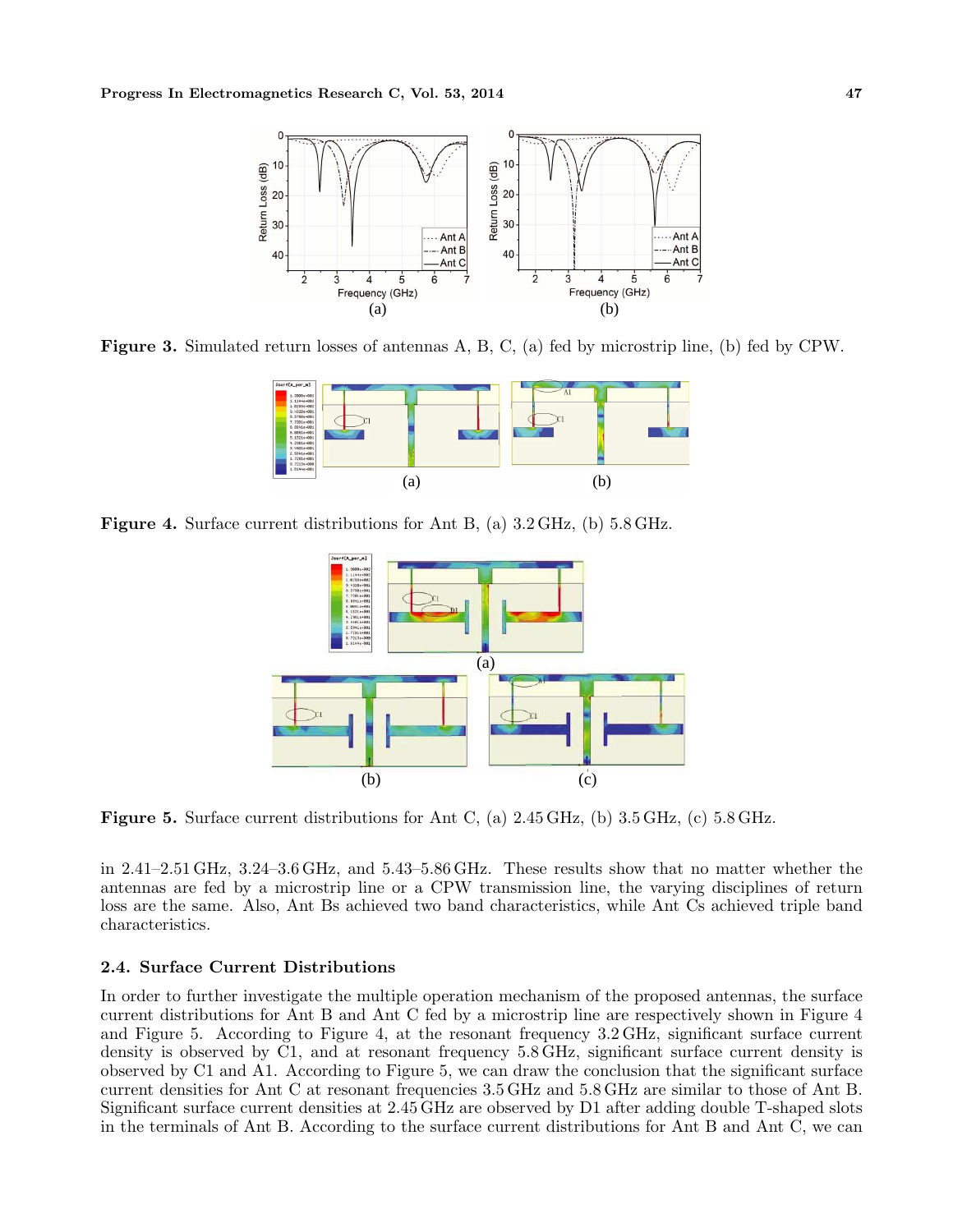see that the T-shaped slots loaded in the terminals of T-shaped antenna can achieve multiple band operation.

## 3. PARAMETRIC STUDY OF THE PROPOSED ANTENNAS

The effects of various parameters on the return loss are analyzed for further study. When one parameter is studied, the others are kept constant. The effects of parameters are respectively explored for Ant B and Ant C, while the feed method is using a microstrip line. The results provide a useful guideline for practical design.

#### 3.1. Parametric Study for Ant B

## 3.1.1. The Effects of  $L_a \& L_d$

The effects of  $L_a$  and  $L_d$  on return loss are presented in Figure 6. As can be seen from Figure 6(a), when  $L_a$  is increased, the higher frequency band is obviously shifting towards lower frequencies and the lower frequency band is not changing. When  $L_d$  is extended, the higher frequency band is shifting towards higher frequencies and the lower frequency band has no obvious change. Thus, these results indicate that through changing  $L_a$  and  $L_d$ , the higher frequency band could be adjusted.

#### 3.1.2. The Effects of  $L_c$

Figure 7(a) illustrates how  $L_c$  influences on the frequency bands. Specifically, we can see that the lower frequency band is moving towards lower frequencies as  $L<sub>c</sub>$  is increased, but that it does not influence



**Figure 6.** The effects of  $L_a \& L_d$  for Ant B, (a)  $L_a$ , (b)  $L_d$ .



**Figure 7.** The effects of  $L_c$  &  $L_b$  for Ant B, (a)  $L_c$ , (b)  $L_b$ .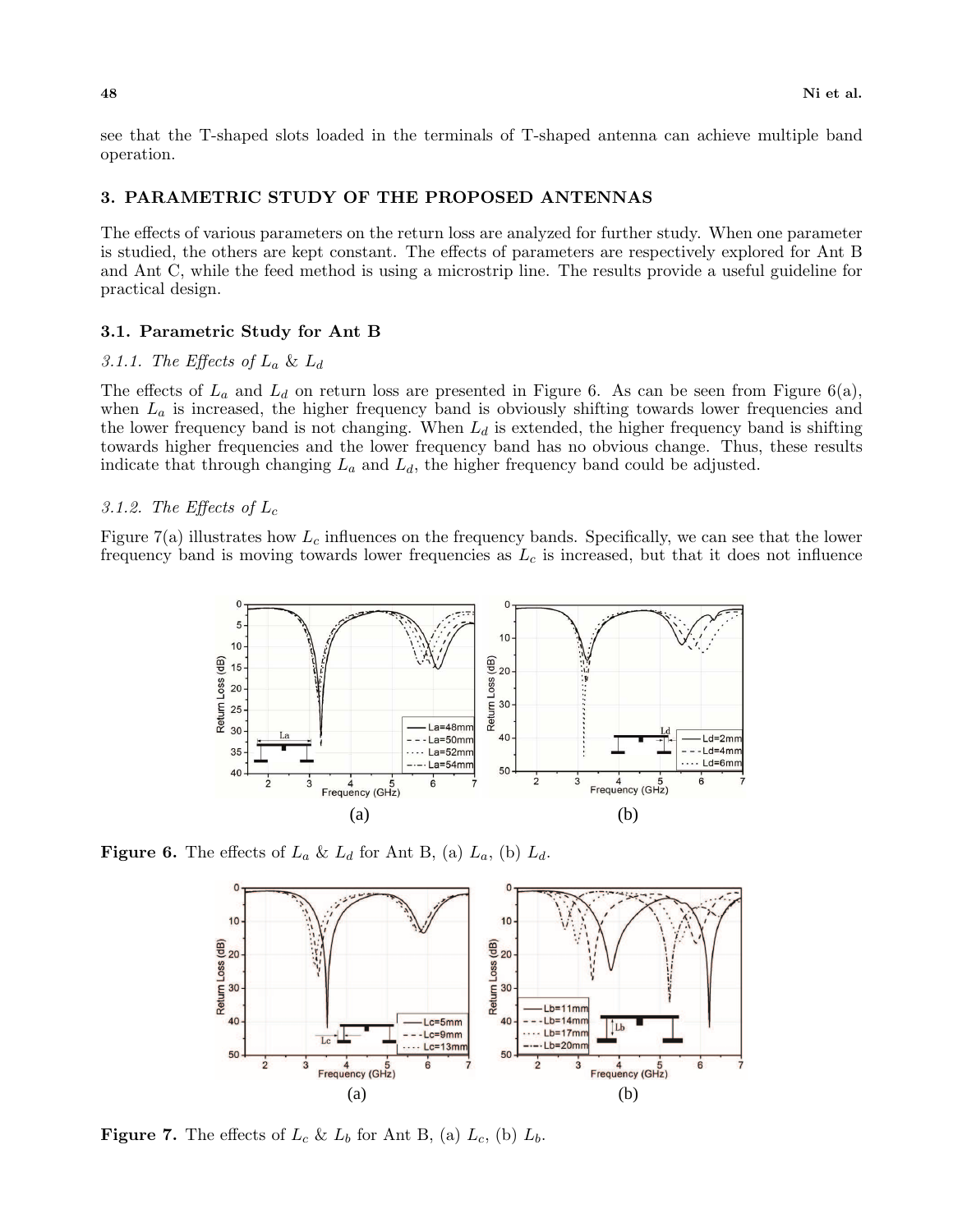the higher frequency band. Thus, this shows that the lower frequency band can be adjusted by varying  $L_c$ .

#### 3.1.3. The Effects of  $L_b$

Figure 7(b) is mainly used to show that the dual frequency bands are shifting towards lower frequency band with  $L_b$  extended, which indicates that  $L_b$  can be used to adjust the dual frequencies.

Through the above analysis, the effects of the parameters  $L_a$ ,  $L_b$ ,  $L_c$ , and  $L_d$  for Ant B have been demonstrated clearly. To sum up, we can easily gain the desired dual characteristics for Ant B by adjusting these parameters as described above.

#### 3.2. Parametric Study for Ant C

#### 3.2.1. The Effects of  $L_a \& L_d$

Figure 8 shows the effects of  $L_a$  and  $L_d$  for Ant C. It demonstrates that the higher frequency band is obviously shifting towards lower frequencies as we increase  $L_a$  and that the other two frequency bands do not change a lot. According to Figure 8(b), with the increase of  $L_d$ , the higher frequency band is shifting towards higher frequencies, but the other two frequency bands are reluctant to change. Therefore,  $L_a$  and  $L_d$  have the effects of adjusting the higher frequency band.



**Figure 8.** The effects of  $L_a \& L_d$  for Ant C, (a)  $L_a$ , (b)  $L_d$ .



**Figure 9.** The effects of  $L_c$  &  $L_e$  for Ant C, (a)  $L_c$ , (b)  $L_e$ .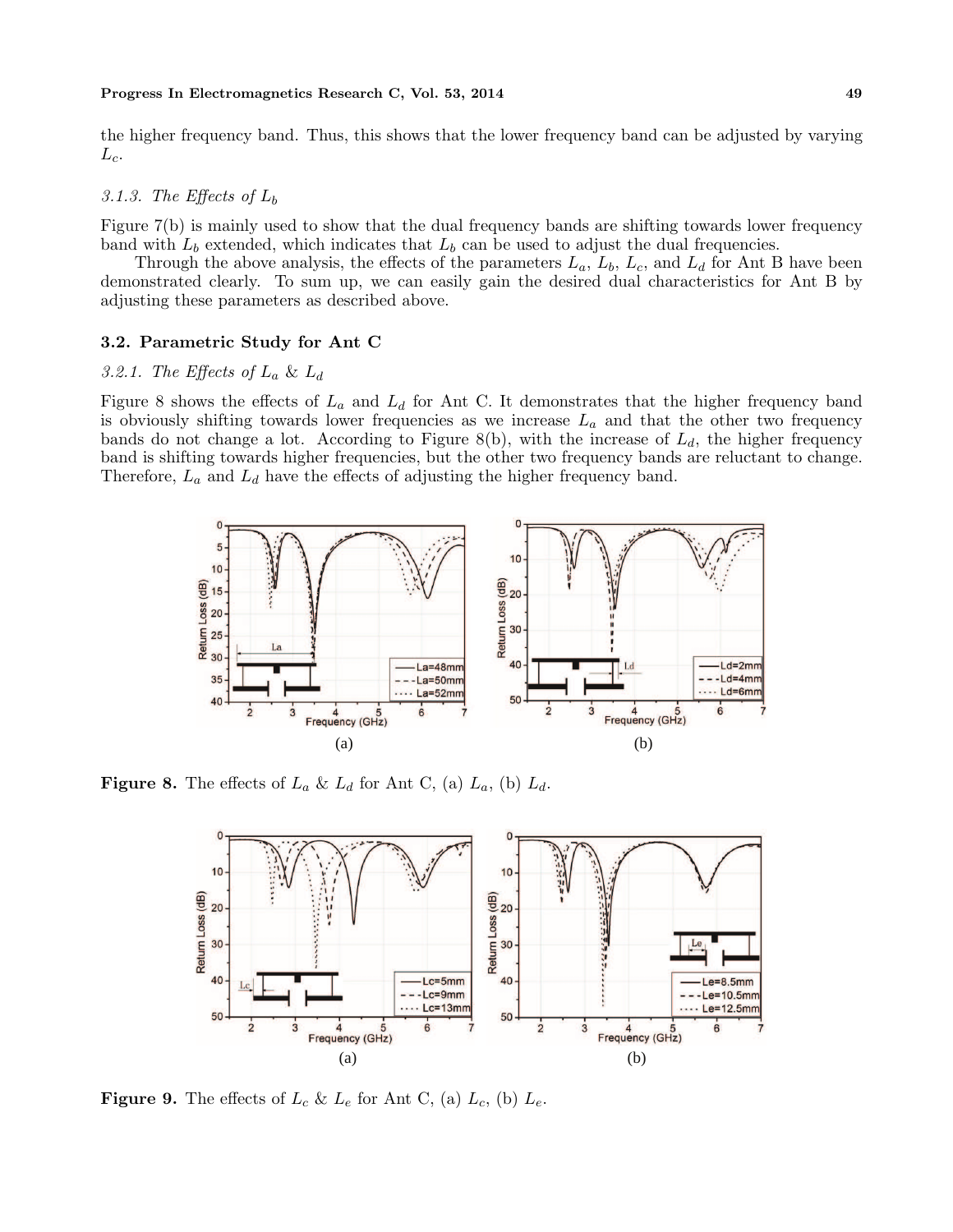#### 3.2.2. The Effects of  $L_c$  &  $L_e$

In Figure 9, when considering the effects of  $L_c$  and  $L_e$ , the lower and middle frequency bands are moving from higher frequencies to lower frequencies when  $L_c$  or  $L_e$  increased, but no significant effect of  $L_c$  and  $L_e$  is seen on the higher frequency band. Thus, it shows that the lower and middle frequency bands can be controlled by changing parameters  $L_c$  and  $L_e$ .

# 3.2.3. The Effects of  $L_b$

Effects of  $L_b$  are shown in Figure 10, and we can see clearly that all the frequency bands are shifting towards lower frequencies when we adjust  $L_b$  from 11 mm to 20 mm. In this case, it illustrates that increasing  $L_b$  can help us to adjust all three frequency bands for Ant C.

The parametric study as described above demonstrates that it is easy to obtain dual band characteristics or triple band characteristics through adjusting parameters of the proposed antenna. A detailed parametric study can provide useful guidelines for engineering applications to gain arbitrary desired multiple frequency band characteristics.





**Figure 10.** The effects of  $L_b$ . **Figure 11.** A photograph of proposed antenna.



Figure 12. Simulated and measured return losses.

Table 1. The dimensions of the proposed antenna. Units: mm.

| Parameters |       |       |       |         |          |       |      |       |          |
|------------|-------|-------|-------|---------|----------|-------|------|-------|----------|
| Values     | 58    | 27    | 52    |         | 12<br>⊥∪ |       | 20.5 |       | 20.5     |
| Parameters | $L_2$ | $W_2$ | $A_2$ | $B_{2}$ | $C_2$    | $D_2$ | E2   | $F_2$ | $W_{q2}$ |
| Values     | 58    | 27    | 52    |         | 14.5     | 23.5  |      |       |          |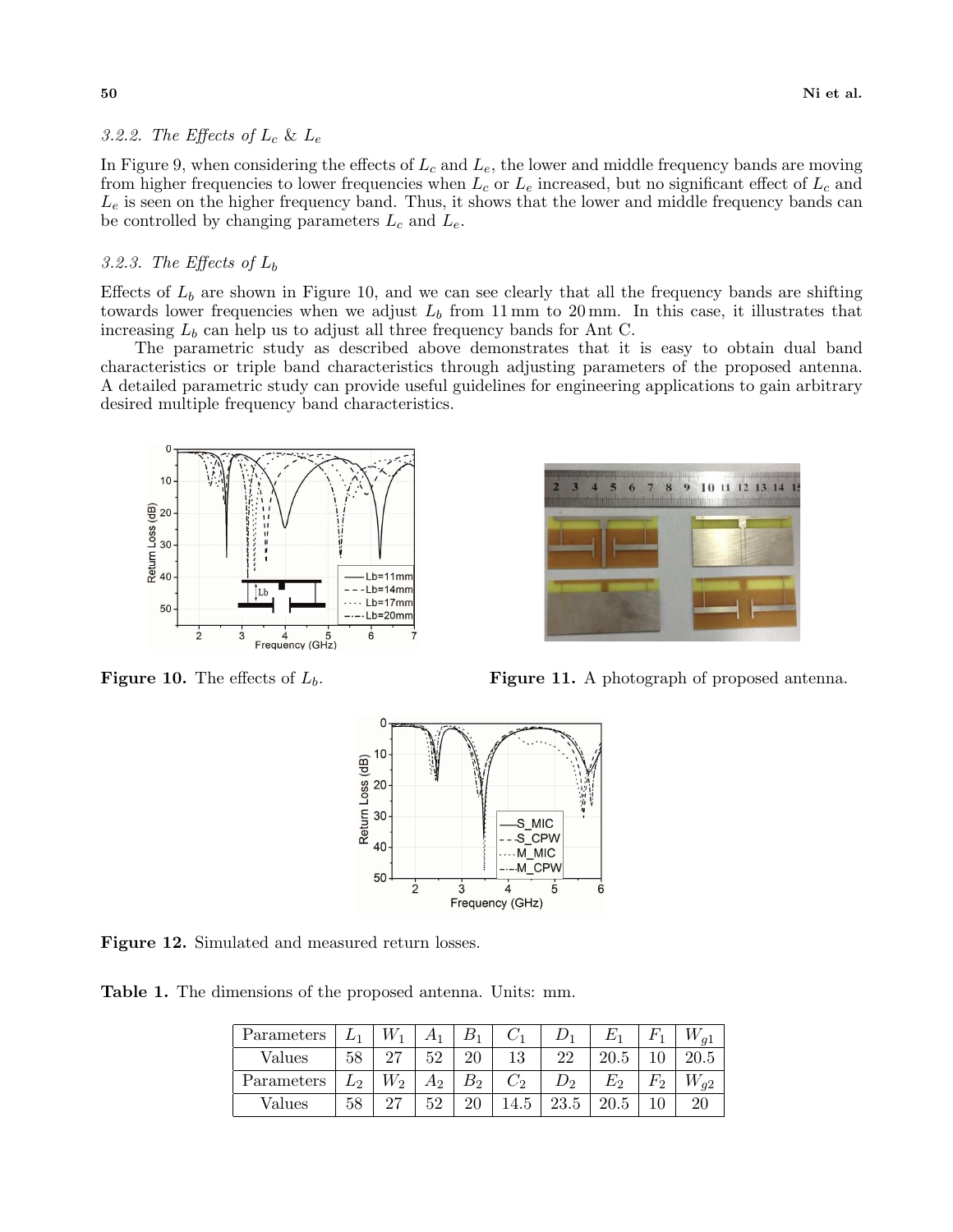#### 4. EXPERIMENTAL RESULTS

For WLAN and WiMAX applications, the proposed antennas fed by two different types of transmission lines are simulated and fabricated. A detailed annotation of parameters is shown in Figure 2 and the dimensions of the proposed antennas are shown in Table 1. A photograph of the proposed antenna is shown in Figure 11. The antenna on the left is fed by a microstrip line, and that on the right is fed by a CPW. The total size of the antenna fed by the microstrip is  $58 \text{ mm} \times 27 \text{ mm} \times 1 \text{ mm}$ , and the total size of antenna fed by the CPW is  $58 \text{ mm} \times 27 \text{ mm} \times 1 \text{ mm}$ .

SMA connectors of impedance 50 Ohms have been connected with the input ports of the antennas for simplicity of measurement. The return losses have been measured using Wiltron-37269A network analyzer. Figure 12 shows the simulated and measured return loss for proposed antennas, with S MIC and S CPW respectively representing the simulated results for microstrip transmission line and CPW transmission line, and M MIC and M CPW representing the corresponding measured results. Measured



Figure 13. Measured radiation patterns at (a) 2.45 GHz, (b) 3.5 GHz, (c) 5.8 GHz. Patterns on the left are for an antenna fed by a CPW, and those on the right are for an antenna fed by a microstrip line.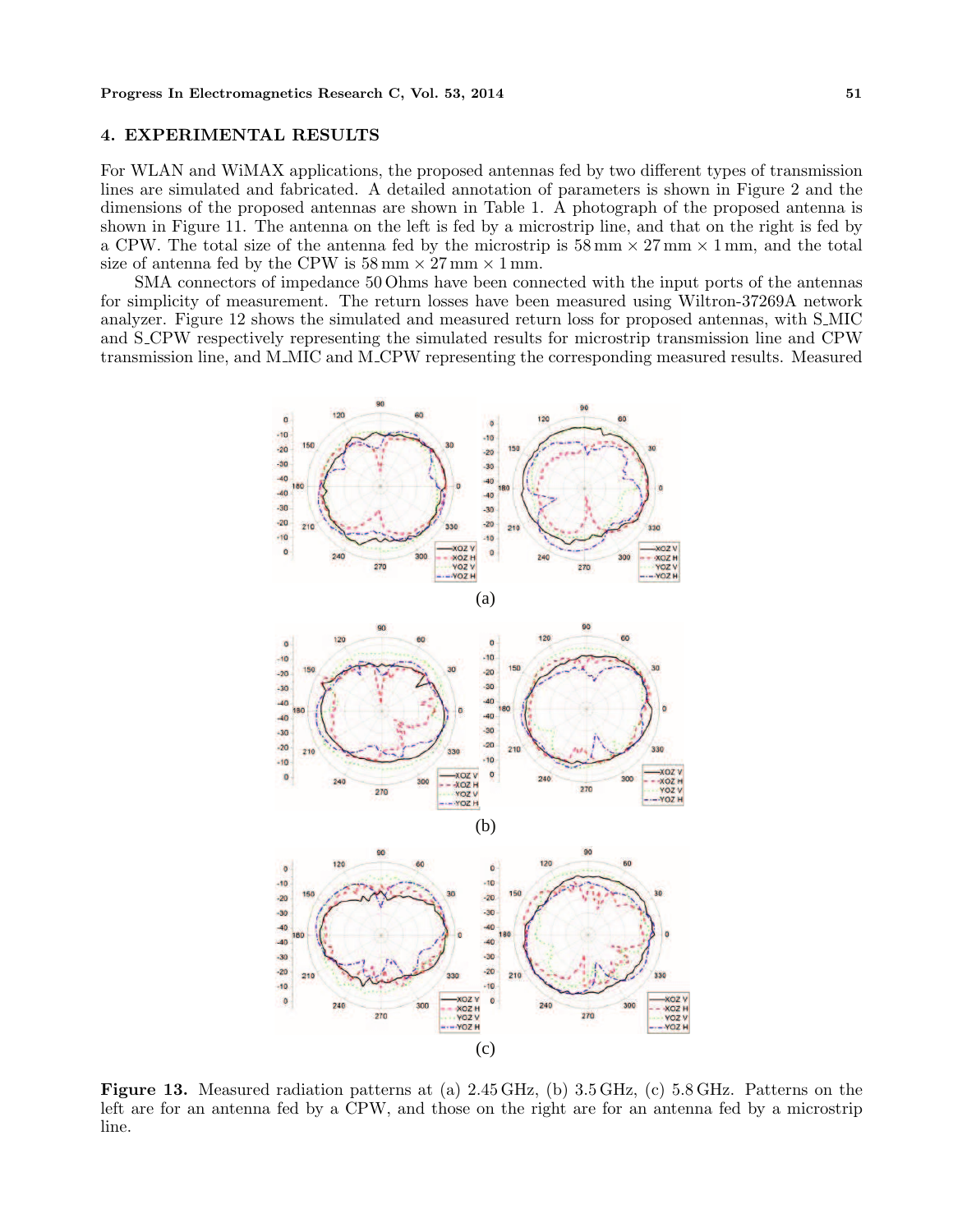

Figure 14. Measured peak gains.

results, M MIC shows that the antenna can achieve triple band operation in 2.35–2.45 GHz, 3.2–3.6 GHz, 5.2–5.94 GHz, and M CPW shows that the antenna can achieve triple band operation in 2.4–2.5 GHz, 3.35–3.7 GHz, 5.6–5.97 GHz. The differences between simulated and measured results are caused by manufacturing errors. Ignoring the effects of SMA connectors on the simulated and measured return losses have caused large differences in the higher frequency band, especially in M\_MIC and S\_MIC. The measured radiation patterns of the proposed antennas at 2.45 GHz 3.5 GHz, and 5.8 GHz are shown in Figure 13. The measured peak gains are given in Figure 14, which shows that the average gains for microstrip transmission line feed method are 1.5, 3.79, and 5 dB, for the lower, middle, and upper bands, respectively, and the average gains for CPW-feeding are 1.21, 3.7, and 5.2 dB, respectively. The measured results prove that the proposed antennas are suitable for simultaneous WLAN/WiMAX applications. Compared with antennas in other references, the advantages of the proposed antenna are listed as follows: 1) the antenna's performance is independent of the feed methods. Two types of feed methods have been used in this design to prove it; 2) the structure for this design is simple and it is easy to gain arbitrary desired multiple frequency band characteristics.

#### 5. CONCLUSION

A method where a T-shaped antenna loading T-shaped slots for multiple band operation has been presented in this paper. The proposed T-shaped antenna with T-shaped slots loaded in the terminals can operate in multiple bands instead of only one band realized when using the original T-shaped antenna. The design evolution process and surface current distributions are given to show how to achieve dual or triple operating band characteristics. A microstrip and a CPW transmission line are respectively used for the purpose of proving that the method can be commonly used for multiple band wireless terminal systems. A parametric analysis has been conducted to prove this antenna can achieve multiple operation bands through adjusting of antenna parameters. The triple band antennas for WLAN /WiMAX application systems fed by two types of methods have been fabricated and measured. Good impedance matching, almost omni-directional radiation patterns and stable antenna gains across the operating bands have demonstrated that this proposed antenna can be regarded as a potential candidate for WLAN/WiMAX application systems. To sum up, this proposed antenna is very easy to fabricate, and very attractive for current and future communication system applications.

#### REFERENCES

- 1. Chang, T. N. and J.-H. Jiang, "Meandered T-shaped monopole antenna," IEEE Trans. Antennas Propag., Vol. 57, No. 12, 3976–3978, 2009.
- 2. Hu, W., Y.-Z. Yin, X. Yang, and P. Fei, "Compact multiresonator-loaded planar antenna for multiband operation," IEEE Trans. Antennas Propag., Vol. 61, No. 5, 2838–2841, 2013.